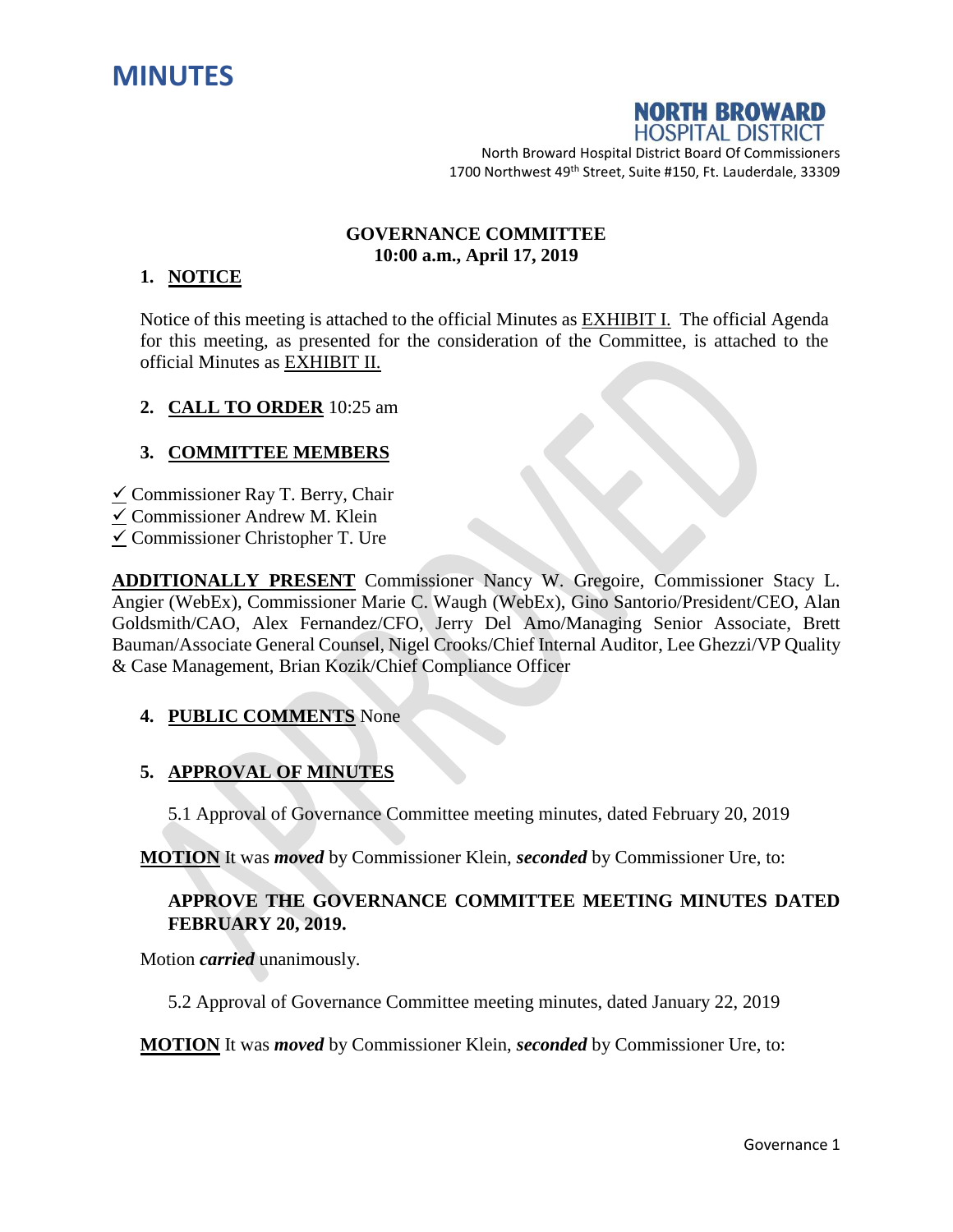



North Broward Hospital District Board Of Commissioners 1700 Northwest 49<sup>th</sup> Street, Suite #150, Ft. Lauderdale, 33309

# **APPROVE THE GOVERNANCE COMMITTEE MEETING MINUTES DATED JANUARY 22, 2019.**

Motion *carried* unanimously

5.3 Approval of Governance Committee meeting minutes, dated November 26, 2019

**MOTION** It was *moved* by Commissioner Klein, *seconded* by Commissioner Ure, to:

# **APPROVE THE GOVERNANCE COMMITTEE MEETING MINUTES DATED NOVEMBER 26, 2018.**

Motion *carried* unanimously

#### **6. TOPIC OF DISCUSSION**

6.1 Bylaw Amendment, Composition, QAOC Committee – Lee Ghezzi

Mr. Ghezzi reported that in the last six months the Quality Management department drafted revisions to article 4-7 of the bylaws, on how the Quality Assessment and Oversight Committee functions so that it is more efficient and to focus on actionable items and presentation to the Board. Their recommendation was to refine the QAOC membership from 30 voting members to 9, with rotating ad hoc members who would be brought in, dependent on the issues being presented. The 9 members would be comprised of 3 appointed commissioners, 2 executive corporate members, 2 corporate quality representatives, 1 CMO or his or her delegate, 1 CNO. All regional quality management staff members would be present as ad hoc. Changes in title or re-organization would not affect the composition of the committee.

Amendment to Article IV of the Bylaws to modify the Composition of Sec. IV-7.J., the Quality Assessment and Oversight Committee ("QAOC"), in the manner specified below.

*J. Quality Assessment and Oversight Committee ("QAOC")*

1) *Composition.* The QAOC shall consist of the following voting members: Three (3) members of the Board who shall be appointed by the Chair; the President/CEO; two (2) senior corporate members assigned by President/CEO; two (2) members of Corporate Quality and Risk Management; the Chief Medical Officer or a physician designated by the Chief Medical Officer; and one (1) Regional Chief Nursing Officer. The QAOC shall also consist of the following non-voting ex officio members: the Corporate Safety Officer; the SVP, Ambulatory Services; the Administrator of Gold Coast Home Health & Hospice; AVP, Clinical Services Ambulatory Division; the General Counsel, or his or her designee; the Chief Internal Auditor; and the four (4) Regional CEOs, CMOs, and Quality Services Managers.